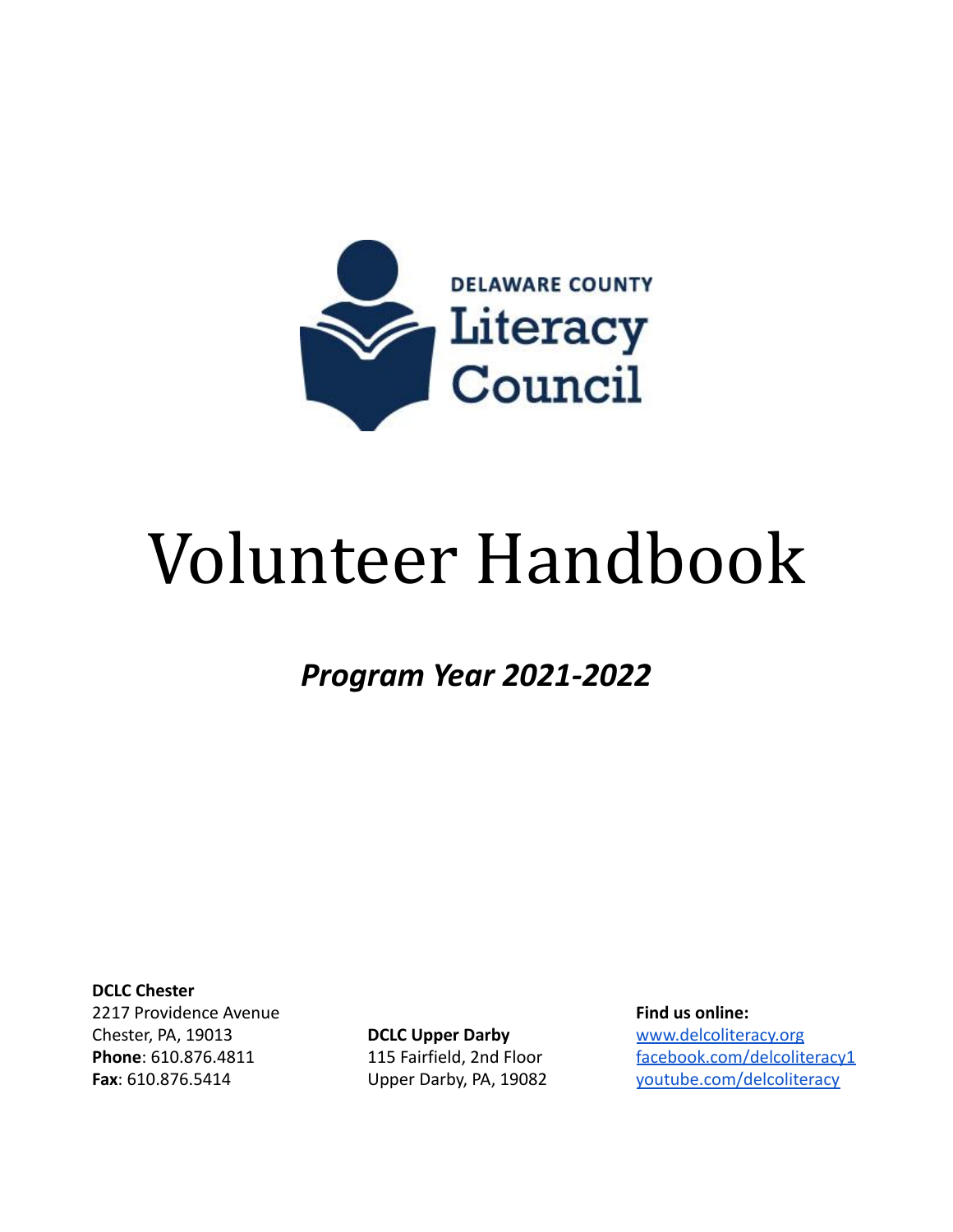# **Table of Contents**

| The Delaware County Literacy Council's (DCLC) Mission and History | 3  |
|-------------------------------------------------------------------|----|
| <b>Useful Terms and Acronyms</b>                                  | 4  |
| <b>DCLC Learner Program Overview and Services</b>                 | 5  |
| <b>Tutors</b>                                                     |    |
| <b>Classroom Aides</b>                                            | 8  |
| <b>Tutor and Student Support Staff</b>                            | 9  |
| <b>Learner Support Resources</b>                                  | 10 |
| <b>Non-Discrimination Policy</b>                                  | 11 |
| <b>Sexual Harassment Policy</b>                                   | 11 |
| <b>Fire Drills and Emergency Evacuations</b>                      | 11 |
| <b>Holidays and School Closings</b>                               | 12 |
| <b>Digital Literacy Resources</b>                                 | 13 |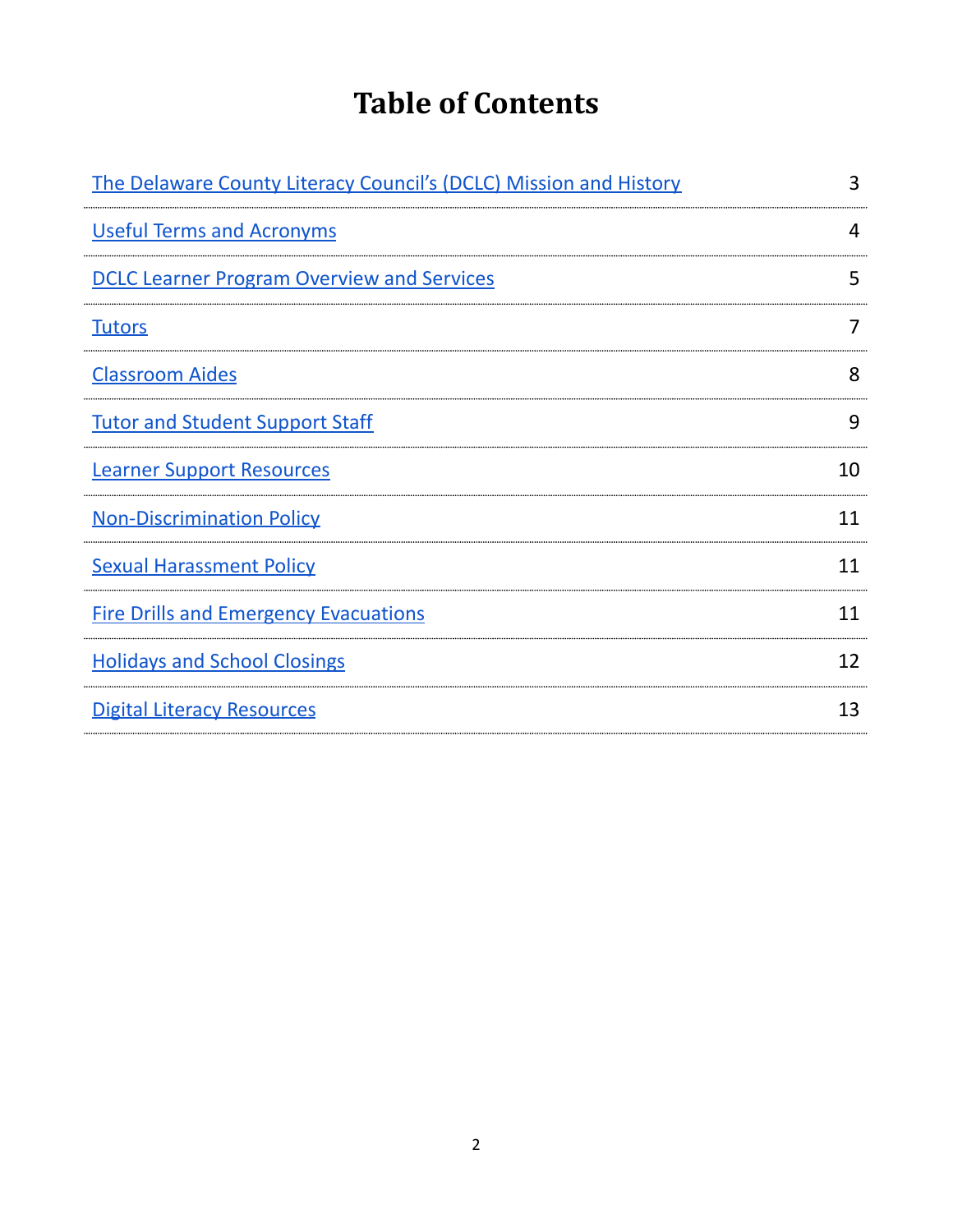

# **Our Mission**

<span id="page-2-0"></span>The Delaware County Literacy Council helps adults develop reading, writing, math and English Language skills to thrive in the workplace and the community.

# **Our History**

The Delaware County Literacy Council was formed in 1975 by a coalition of volunteers concerned by the number of people in the community who were unable to read and write. These volunteers tutored adults based on Laubach's model of "Each one, teach one," with student-tutor teams forming the core of instruction.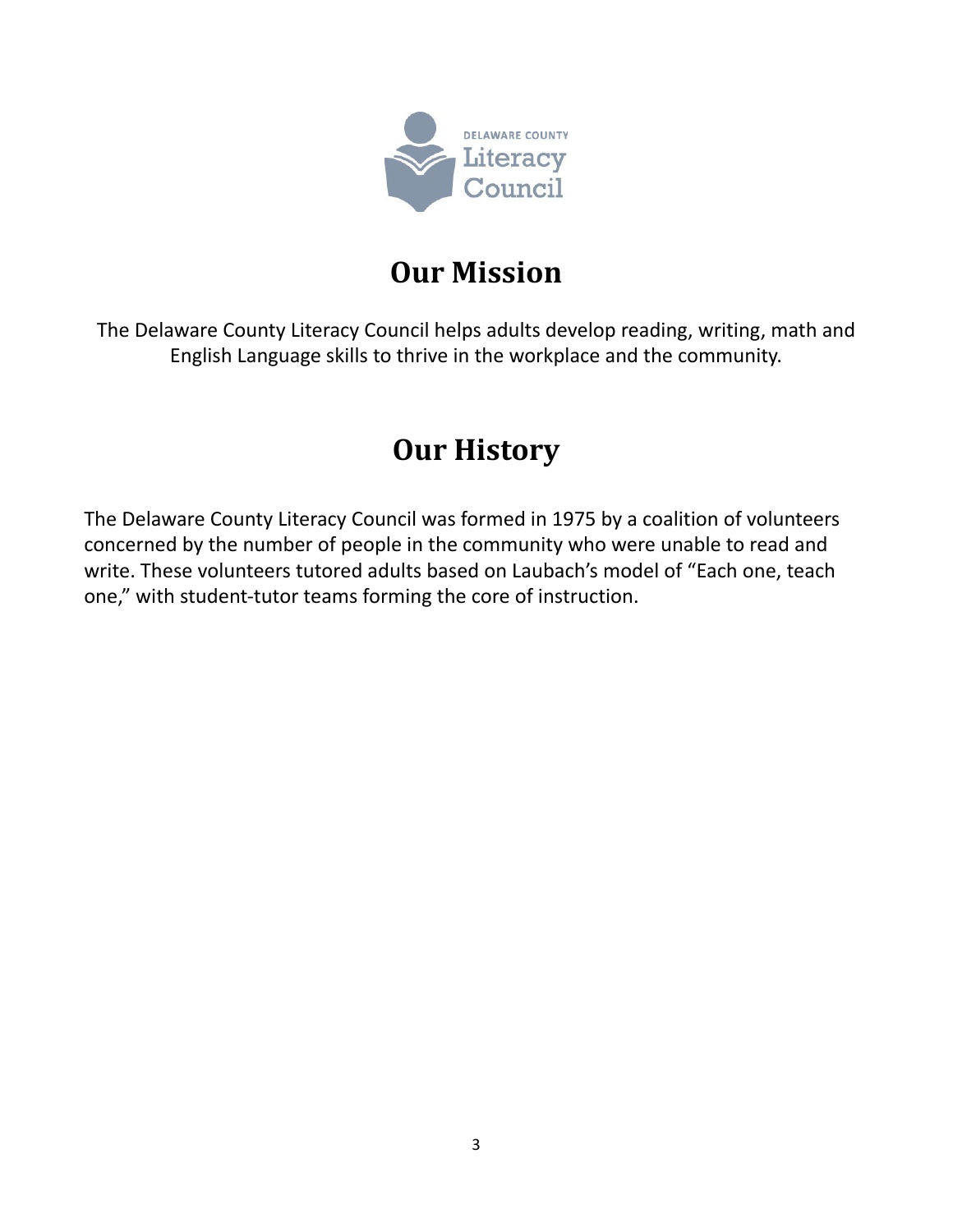# **Useful Terms and Acronyms**

- <span id="page-3-0"></span>**ABE** – Adult Basic Education
- **ASE** Adult Secondary Education (used interchangeably with HSE)
- **CASAS** Comprehensive Adult Student Assessment Systems

Learners take this test periodically throughout their enrollment to track progress.

**HHA** – Home Health Aide

Learners can elect to join our HHA job training program.

- **DCLC** Delaware County Literacy Council
- **ESL** English as a Second Language

Other acronyms to refer to learners who speak English as an additional language include **ESOL**, **EAL** and **EL.**

- **GED** General Education Development/General Education Diploma
- **HiSET** High School Equivalency Test
- **HSE** High School Equivalency (used interchangeably with ASE)
- **IELCE** Integrated English Literacy and Civics Education
- **LEA** Language Experience Approach
- **PDE** Pennsylvania Department of Education
- **Title II** An Adult Education agency that is funded from WIOA
- **WIOA** The Workforce Innovation and Opportunity Act (2014)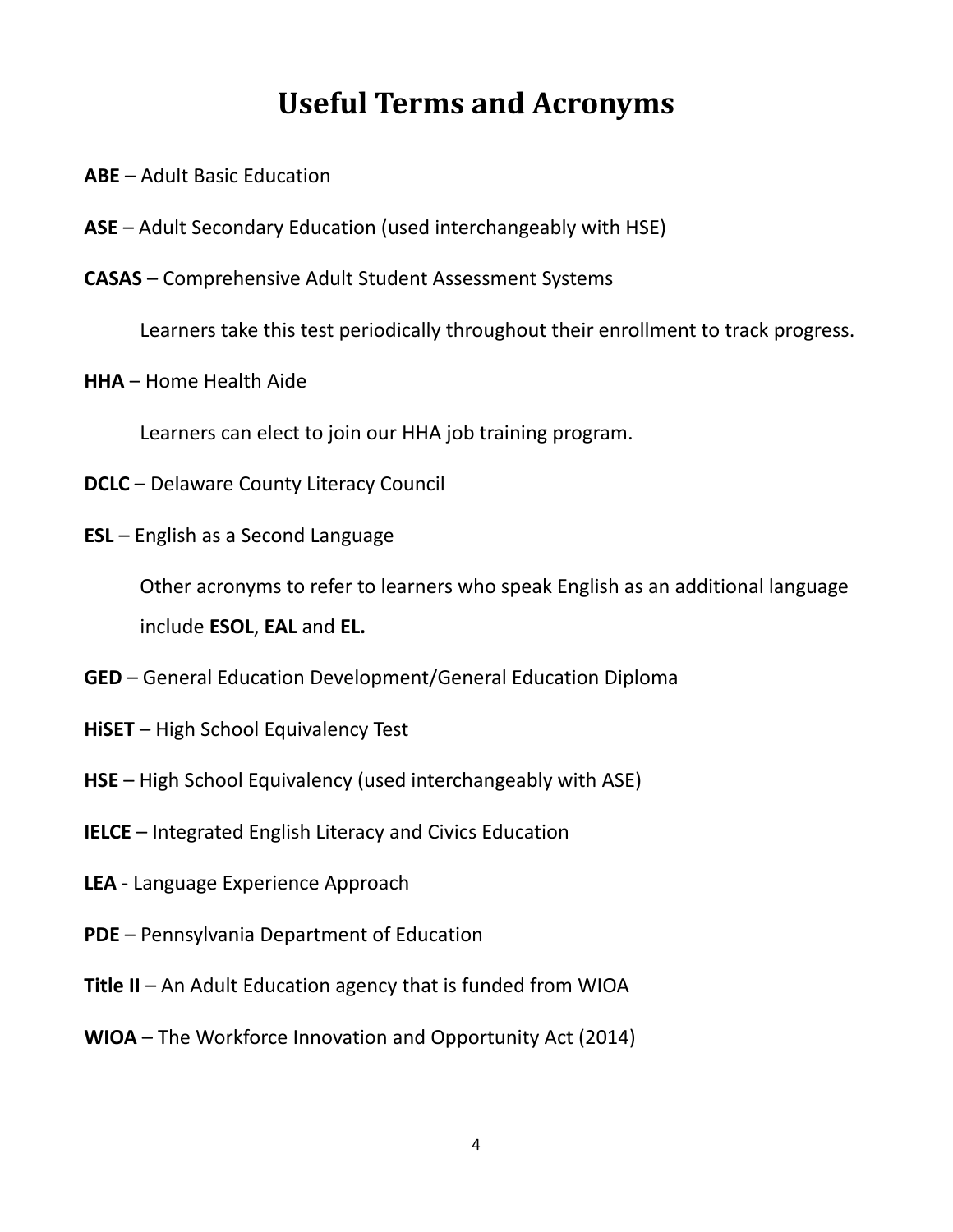# <span id="page-4-0"></span>**DCLC Learner Program Overview and Services**

The Delaware County Literacy Council (DCLC) is a private, non-profit educational agency that provides adult education classes and one-on-one instruction through a county-wide network of trained volunteer tutors and small group settings. Our volunteer tutor program is based on the model of ProLiteracy, our national affiliate, and is unique in that it is the oldest and only organization in Delaware County whose sole mission is adult literacy.

Learners who enroll at DCLC often have the following goals:

- Earn a High School Equivalency (HSE) Diploma by passing a high school equivalency exam, such as the GED® or HiSET® test
- Enter into post-secondary education (college) or job training
- Develop employment credentials
- Improve English language skills
- Obtain citizenship

Our learners are grouped into one of two tracks:

- 1. **Adult Basic/Secondary Education** (often referred to as ABE, ASE, or HSE) learners
- 2. **English as a Second/Additional Language** (often referred to as ESL) learners

Upon enrolling at DCLC, all learners take placement tests. DCLC aims to retest learners after at least 40 instructional hours. These tests are important for various reasons. As an organization, it helps us with monitoring student progress, matching them to appropriate class levels, and documenting employment readiness. It also provides evidence of our services to the PA Department of Education. For tutors and learners, test scores can help motivate students and results can be used to map out future learning goals.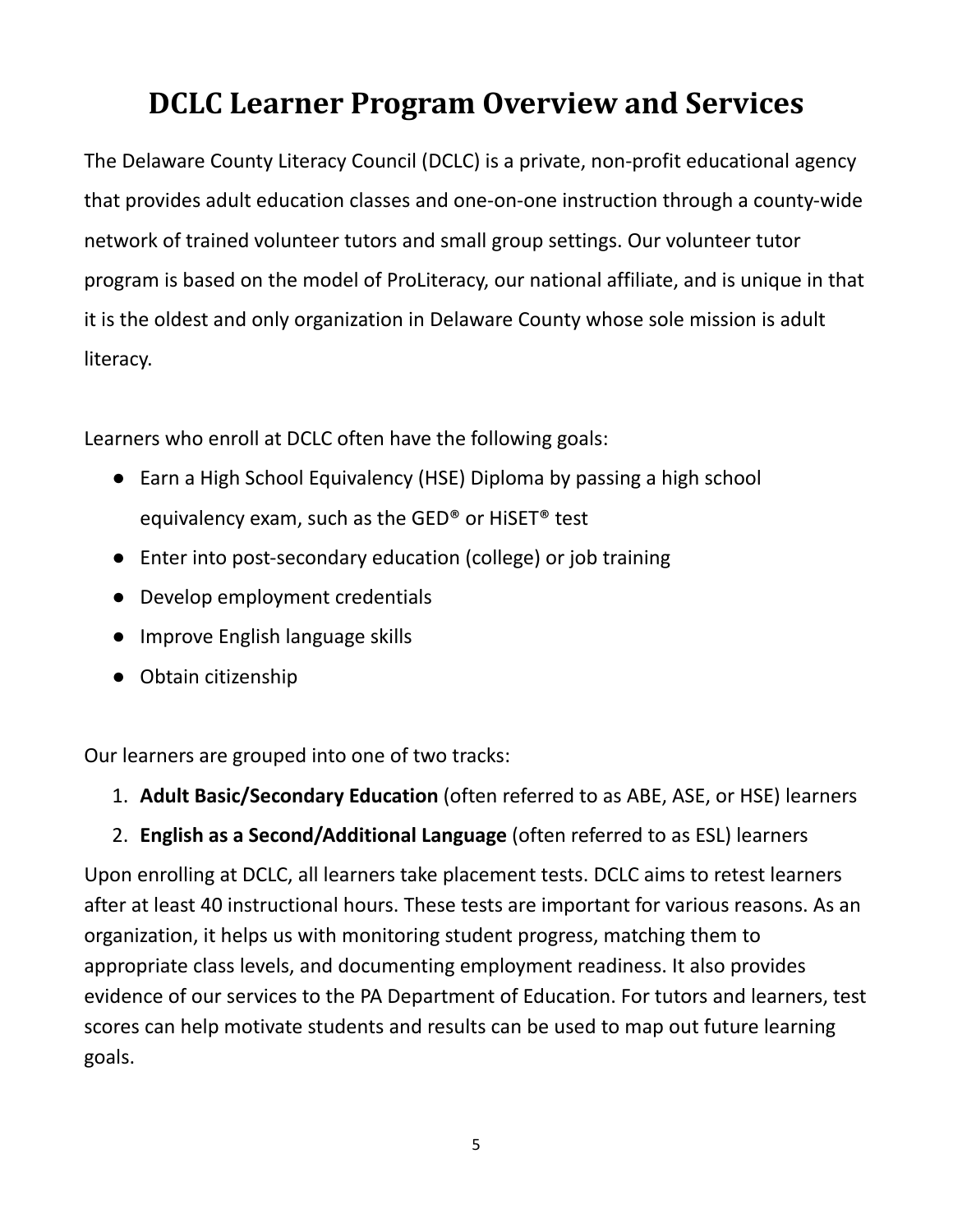# **DCLC's Classes:**

### ★**Adult Basic/Secondary Education Classes**

Learners with English verbal skills take reading and math tests called CASAS Goals to be placed into one of four levels, ranging from one-on-one tutoring support to high school equivalency (HSE) classes. Some learners may simultaneously enroll in classes and tutoring support.

| Level 1                                                                           | Level 2       | Level 3 | Level 4    |
|-----------------------------------------------------------------------------------|---------------|---------|------------|
| <b>Tutoring</b>                                                                   | Beginning ABE | ABE     | <b>HSE</b> |
| Depending on availability, tutoring support may be provided to any level student. |               |         |            |

# ★**English as a Second Language Classes**

Learners with limited English verbal skills take CASAS language tests to be placed into an ESL class level. For ESL learners, they can choose between life-skills focused community ESL classes or civics-oriented classes with job training support.

### **● Community ESL Classes**

Community ESL learners can be placed into these levels: pre-beginner, beginner, intermediate, or advanced. Tutoring support is prioritized for learners testing into beginner or below beginner levels.

### **● Integrated English Literacy and Civics Education (IELCE) ESL Classes**

IELCE learners can be placed into one of the following levels: high beginner, intermediate, or advanced. At least 50% of our IELCE learners are expected to matriculate into our integrated education and training program (in which they take ESL classes and a Home Health Aide training program simultaneously).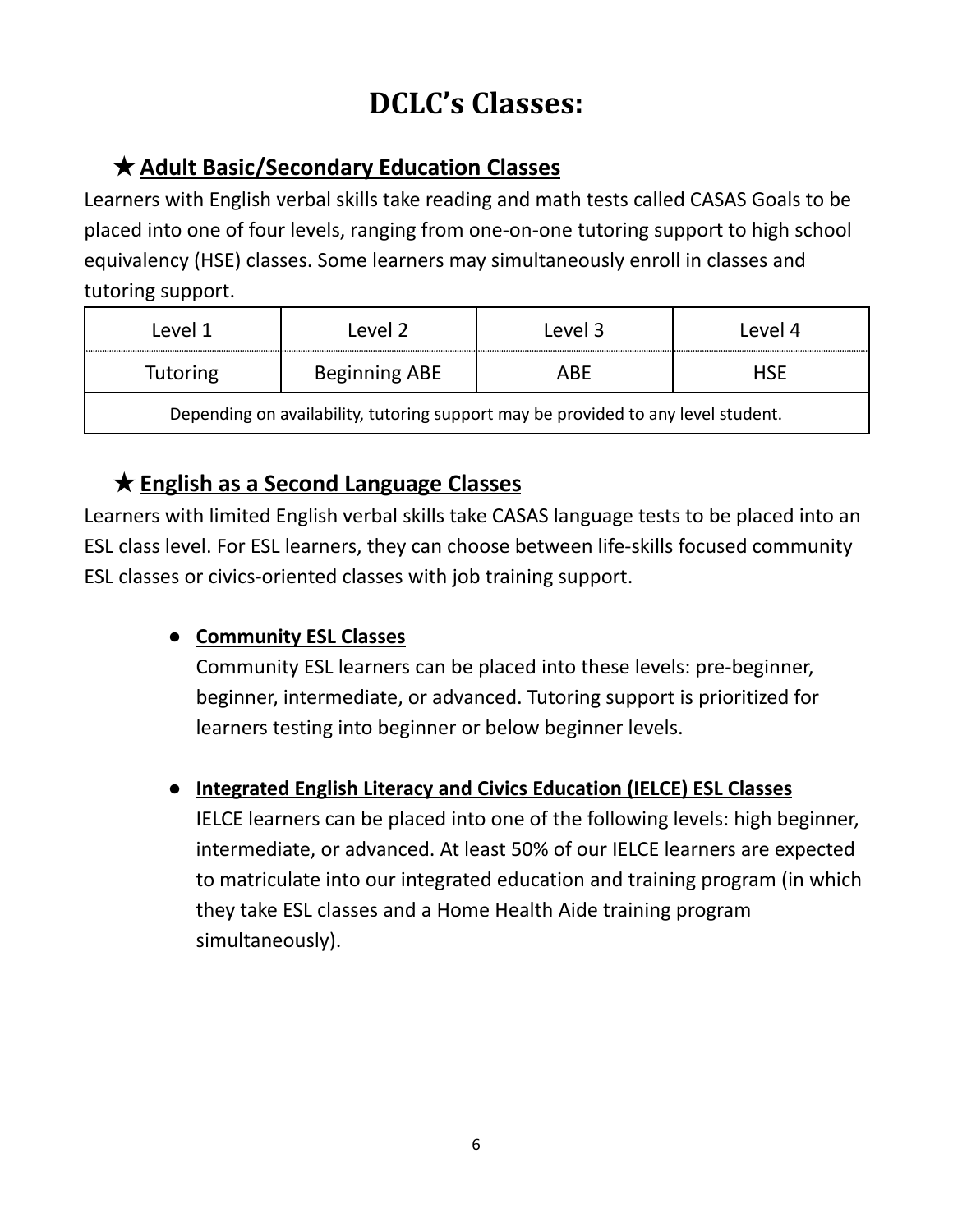# **Tutors**

### <span id="page-6-0"></span>**Description**

Volunteer tutors are the backbone of DCLC. Tutors are assigned to students that need support. Tutors may be the sole instructor for the student or may provide additional support for a student who has been placed in a class. Tutor-learner matches are made based on availability, instructional need, and interests and strengths. After the matching process, tutors contact their learners to decide when and where to meet for tutoring.

### **Requirements**

- Complete a PA Criminal Background Check.
- Complete DCLC's tutor training.
- Commit to 6 months of tutoring, meeting twice a week for 1 to 1.5 hours each session.

### **Expectations**

Since our founding in 1975 by a coalition of volunteers like you, we have constructed a set of expectations for all volunteers to help ensure that your tutoring sessions will be a positive experience for you and the adult learner.

- $\checkmark$  Submit semi-monthly records of the student's progress, attendance hours, and lesson plans to the Adult Education Coordinator.
- $\checkmark$  Tutor at a public location and arrive on time and prepared.
- $\checkmark$  Travel to the tutoring location separately from the learner.
- $\mathcal V$  Maintain the agreed upon schedule with minimal disruptions.
- $\vee$  Communicate any absences from you or the learner to the tutor coordinator and the learner (if you are absent).
- $\blacktriangleright$  Honor the confidentiality of all information regarding learners.
- $\vee$  Periodically attend workshops and/or accessing resources to update tutoring knowledge, strategies, and skills.
- $\mathcal V$  Maintain communication with the Adult Education Coordinator and keep him/her informed of learner progress, of any obstacles to successful tutoring, and of any changes in the contact info of either the tutor or learner.
- $\mathcal V$  Report any issues, concerns, or questions to the tutor coordinator.

For any questions or concerns regarding logistics, your learner, lesson objectives, etc., please

contact your tutor coordinator, Karen Hamilton at [khamilton@delcoliteracy.org](mailto:khamilton@delcoliteracy.org).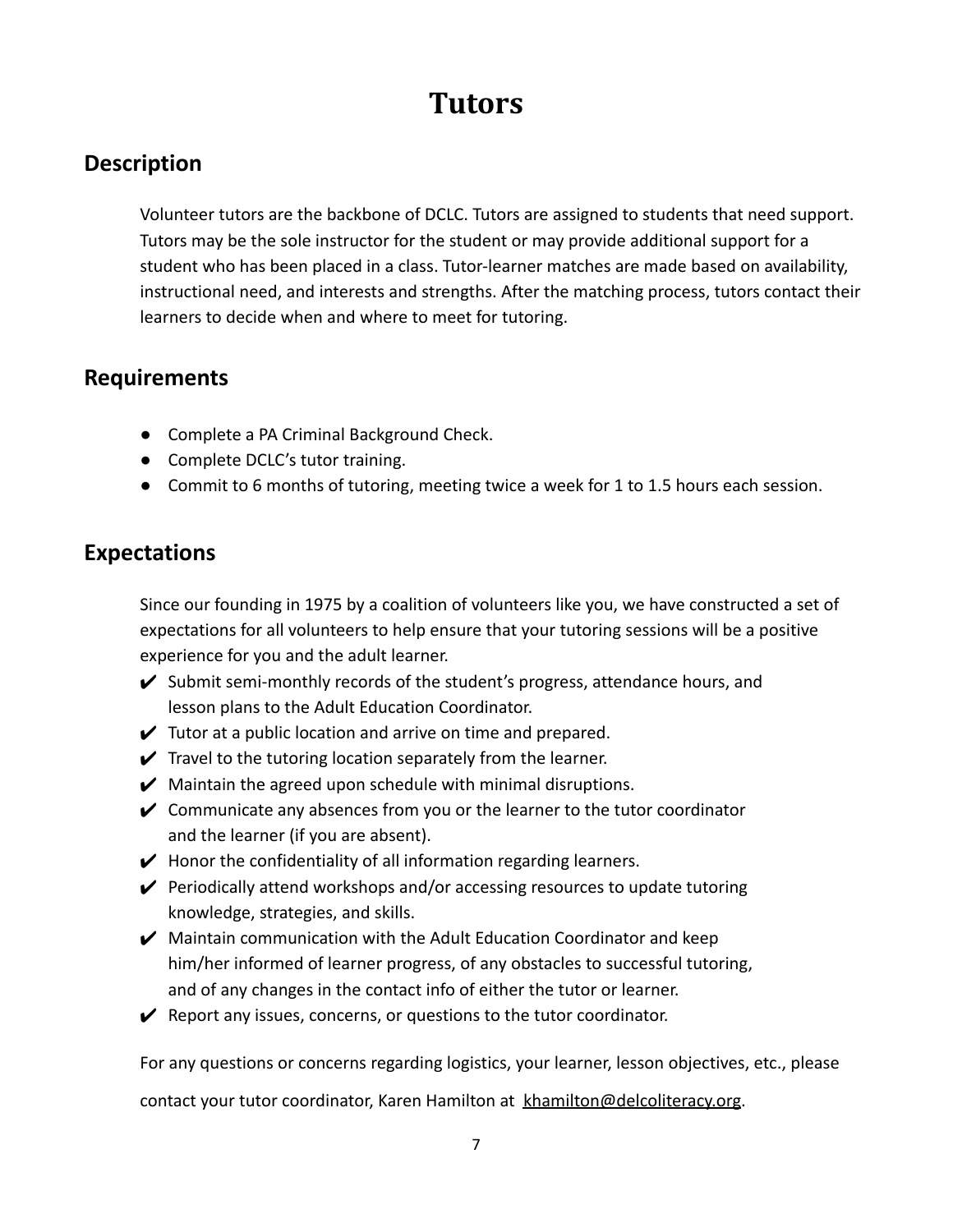# **Classroom Aides**

### <span id="page-7-0"></span>**Description**

Classroom aides help provide rigorous and differentiated instruction in the adult education classroom. Aides instruct under the guidance of an experienced teacher, providing additional support for different level learners. Lesson plans and materials will be provided by the classroom instructor.

### **Requirements**

- Volunteer in class at least once a week for the entire class, but may participate more often at the discretion of the teacher.
- Complete a brief orientation and classroom observation with the lead teacher.
- Hold a high school diploma or its equivalent.
- Be at least 18 years old.

### **Expectations**

Assist the teacher in improving students' reading, writing, listening, speaking, and math skills.

Each teacher uses their volunteers differently. In some classes, you may also be asked to help pass out materials, read aloud to the class, present a problem or activity to the class while the teacher is assisting someone, or even co-teach a lesson. You and the teacher will work directly with each other to decide what strategies are best.

For any questions or concerns, please contact the Director of Curriculum and Instruction, Jenn Kacimi [\(jkacimi@delcoliteracy.org](mailto:jkacimi@delcoliteracy.org)).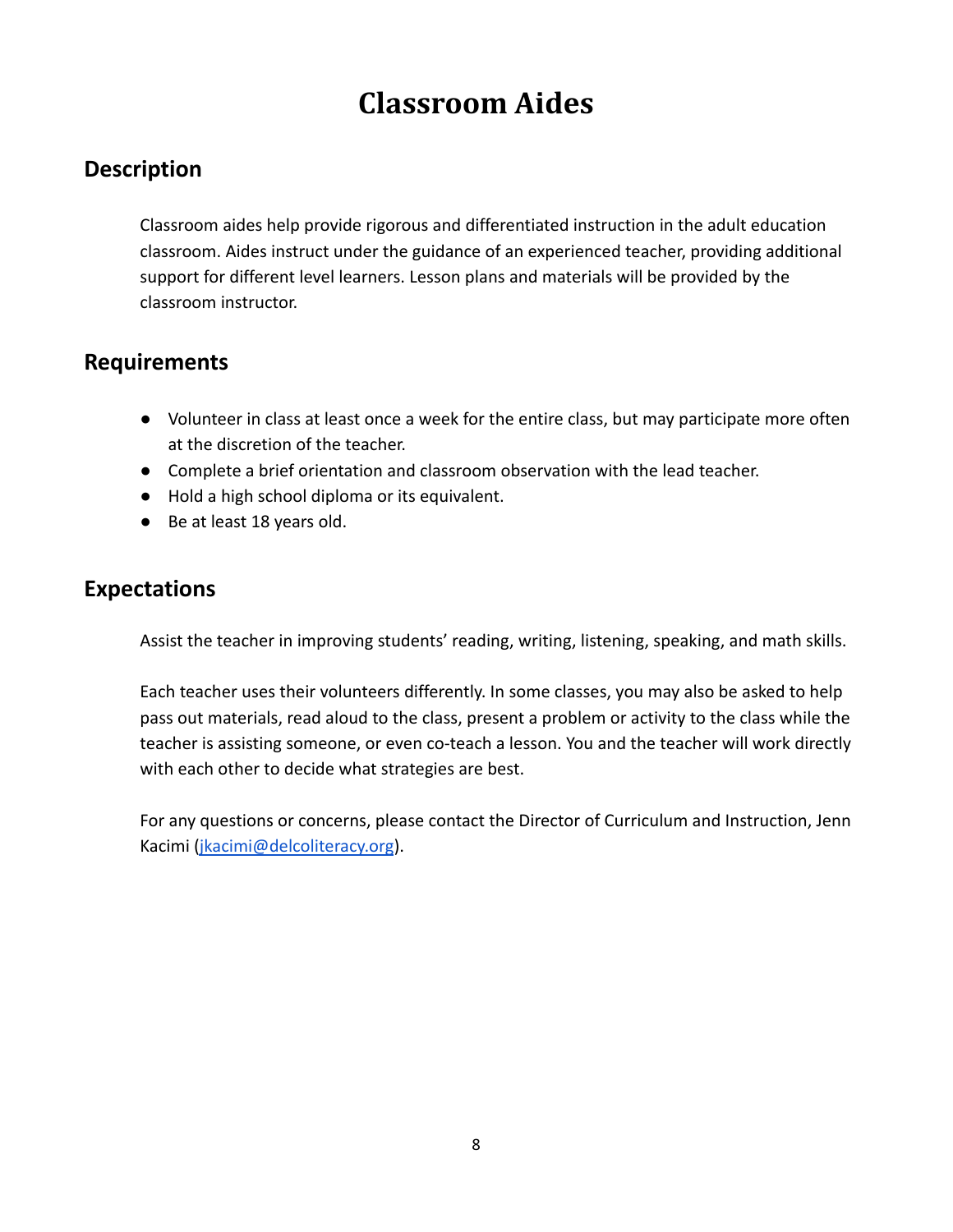# **Tutor & Student Support Staff**

<span id="page-8-0"></span>

| <b>Tutor Support Staff</b>                                                    | <b>Email</b>                | <b>Contact About</b>                                                                                   |
|-------------------------------------------------------------------------------|-----------------------------|--------------------------------------------------------------------------------------------------------|
| Jenn Kacimi<br>Director of Instruction &<br>Curriculum                        | jkacimi@delcoliteracy.org   | *classroom aide instruction<br>*instructional support<br>*professional development                     |
| <b>Karen Hamilton</b><br><b>Adult Education</b><br>Coordinator                | khamilton@delcoliteracy.org | *submitting meeting hours<br>*submitting lessons<br>*general concerns/issues<br>*instructional support |
| <b>Robert Lee</b><br><b>ESL Tutor Trainer &amp;</b><br><b>Tutor Recruiter</b> | rlee@delcoliteracy.org      | *ESL instructional support<br>*professional development<br>*interested volunteers                      |

| <b>Student Support Staff</b>                      | Email                      | <b>Contact About</b>                     |
|---------------------------------------------------|----------------------------|------------------------------------------|
| <b>Elaine Herbert</b><br><b>Employment Coach</b>  | eherbert@delcoliteracy.org | *employment coaching for<br>learners 40+ |
| <b>Patricia Prince</b><br><b>Employment Coach</b> | pprince@delcoliteracy.org  | *employment coaching                     |
| Wazhma Pal<br><b>Case Manager</b>                 | wpal@delcoliteracy.org     | *non-instructional student<br>support    |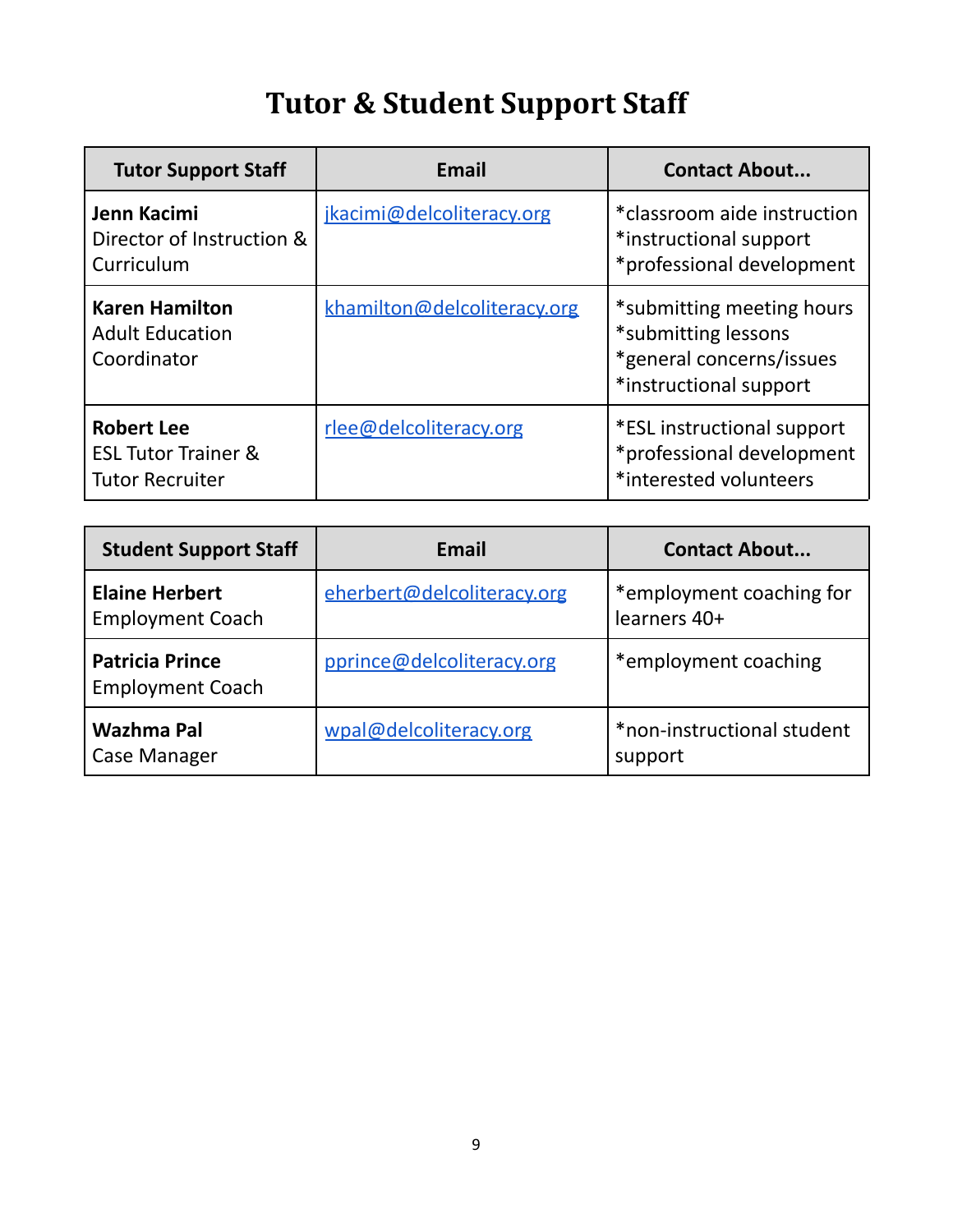# **Learner Support Resources**

<span id="page-9-0"></span>Here are some resources that may be helpful to your learners. There are many, many more resources than those included here. DCLC instructors and staff can help identify other resources.

#### **Pennsylvania CareerLink**

[www.pacareerlink.pa.gov](https://www.pacareerlink.pa.gov/) This should be the first stop for jobseekers in Pennsylvania.

#### **Delaware County Libraries**

[www.delcolibraries.org/](http://www.delcolibraries.org/) Visit the Delaware County Libraries website for information on local branches, classes, events, and so forth.

#### **Low Income Housing Energy Assistance** (LIHEAP) 1-866-857-7095 [https://www.dhs.pa.gov/Services/Assistance/Pa](https://www.dhs.pa.gov/Services/Assistance/Pages/LIHEAP.aspx) [ges/LIHEAP.aspx](https://www.dhs.pa.gov/Services/Assistance/Pages/LIHEAP.aspx)

#### **US Citizenship and Immigration Services**

30 North 41st Street Philadelphia, PA 19104 [www.uscis.gov/](https://www.uscis.gov/)

#### **Career One Stop**

[www.careeronestop.org/](https://www.careeronestop.org/) Useful resource for finding job postings and training/academic programs.

#### **Upper Darby Welcome Center**

7000 Walnut Street Upper Darby, PA 19082 610-734-7784 open Monday to Friday

#### **Welcoming Center for New Pennsylvanians**

(for International Degree Evaluation) 211 N 13th St, 4th Floor Philadelphia, PA 19107 [www.welcomingcenter.org](http://www.welcomingcenter.org)

## **County of Delaware Services for the Aging**

206 Eddystone Ave Eddystone, PA 19022 [www.delcosa.org/](https://www.delcosa.org/)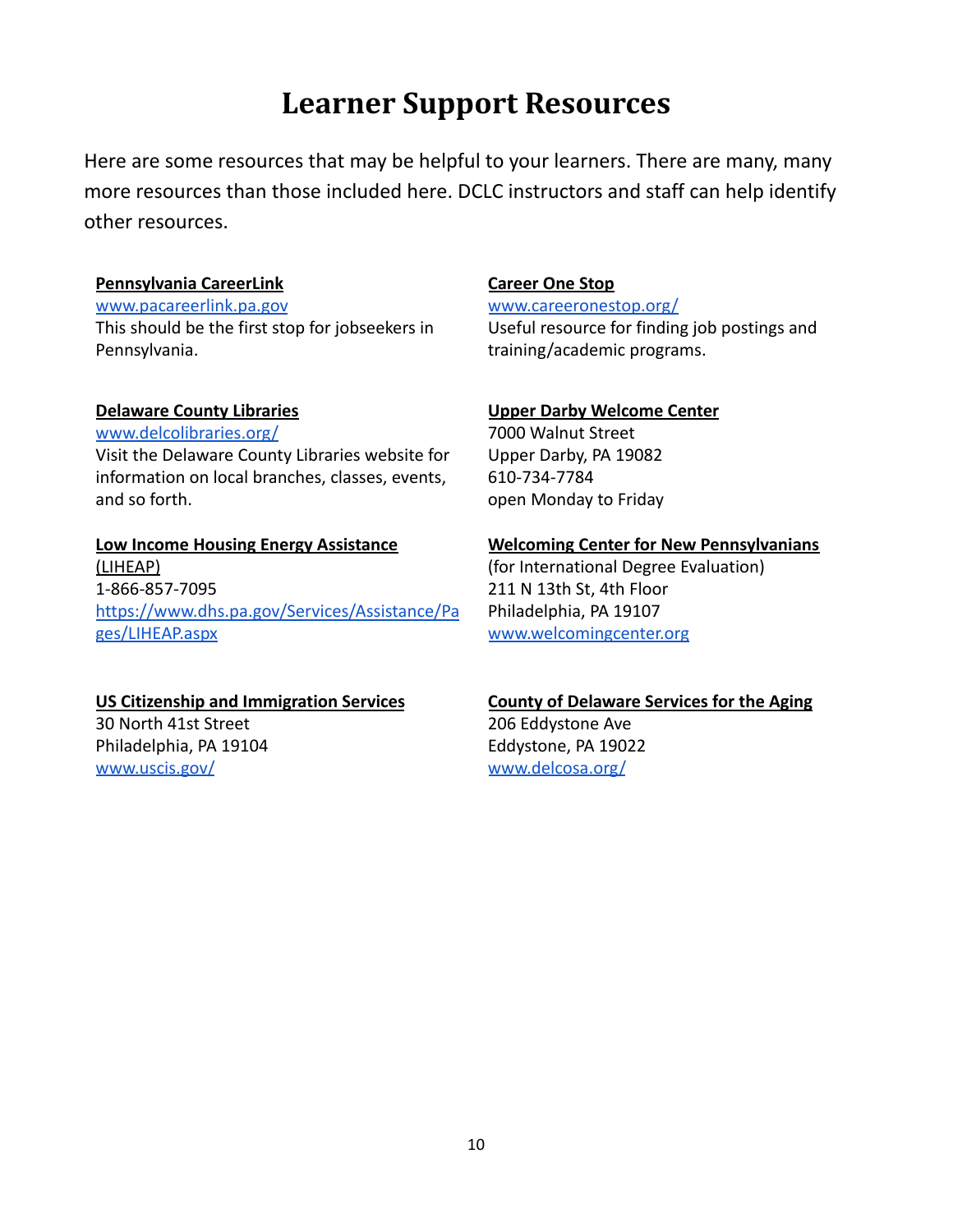# **Non-Discrimination Policy**

<span id="page-10-0"></span>DCLC shall not, on the grounds of race, color, religious creed, ancestry, union membership, gender, mental or physical disability, age, national origin, marital status, or sexual or affectional preference, exclude any person from participation in its programs, deny any person the benefits of its programs or discriminate against any employee or applicant for employment. This policy shall apply to any person served, volunteers, membership on the Board of Directors and staff employment. Compliance with the Pennsylvania Human Relations Act (43 P.S. Sections 951-963) shall constitute compliance with this paragraph.

# **Sexual Harassment Policy**

<span id="page-10-1"></span>DCLC does not tolerate sexual harassment in any form from instructors, staff or learners. If you believe that you have been subject to discrimination or sexual harassment, you should immediately report the incident to the Executive Director, Pat Gunnin [\(pgunnin@delcoliteracy.org\)](mailto:pgunnin@delcoliteracy.org), or to the Human Resources Manager, Deb Charley [\(dcharley@delcoliteracy.org\)](mailto:dcharley@delcoliteracy.org).

# **Fire Drills and Emergency Evacuations**

<span id="page-10-2"></span>During a practice fire drill, follow the directions of staff members and leave the building. Take your bag with you.

If you are told everyone must leave the building, follow the directions for the exit to leave the building. Take your bag with you.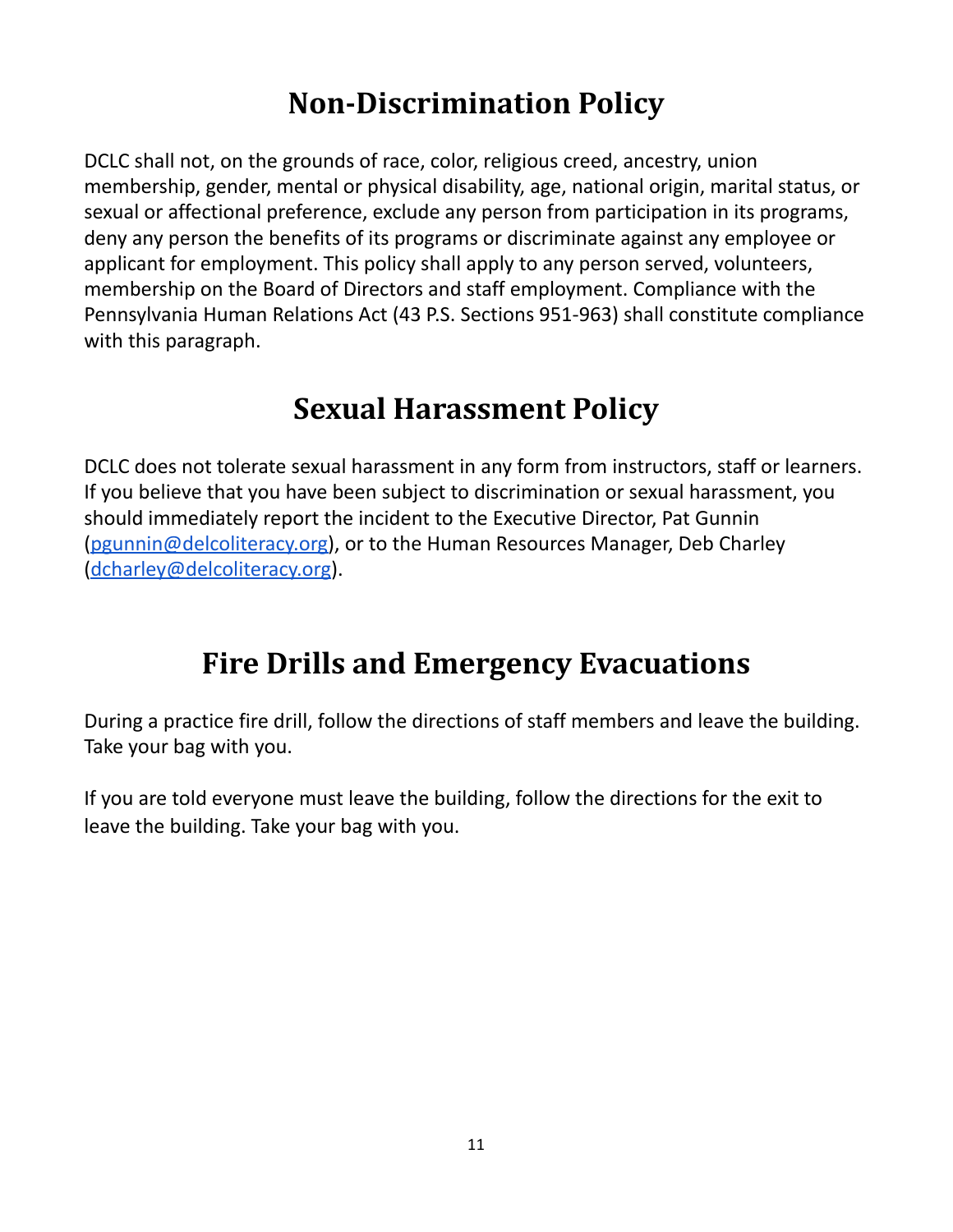# **2021-2022 Holidays**

<span id="page-11-0"></span>

| <b>Holiday</b>              | <b>Date Observed (DCLC Offices Closed)</b> |
|-----------------------------|--------------------------------------------|
| Independence Day            | Mon, Jul 5, 2021                           |
| Labor Day                   | Mon, Sep 6, 2021                           |
| Indigenous Peoples' Day     | Mon, Oct 11, 2021                          |
| <b>Thanksgiving Holiday</b> | Nov 24-26, 2021                            |
| <b>Winter Holidays</b>      | Dec 24, 2021 - Jan 1, 2022                 |
| Martin Luther King, Jr. Day | Mon, Jan 17, 2022                          |
| President's Day             | Mon, Feb 21, 2022                          |
| Good Friday                 | Fri, Apr 15, 2022                          |
| <b>Memorial Day</b>         | Mon, May 30, 2022                          |

### **Weather-Related Emergency School Closings**

When there is bad weather, DCLC is closed if BOTH [Chester](http://www.chesteruplandsd.org/) Upland School District [\(](http://www.chesteruplandsd.org/)<http://chesteruplandsd.org>[\)](http://www.chesteruplandsd.org/) and Upper Darby School [District](https://www.upperdarbysd.org/) (<https://upperdarbysd.org>[\)](https://www.upperdarbysd.org/) are closed. Please monitor the front page of their websites for information on school closings. As a tutor, please use your own discretion about canceling class. Always prioritize the safety of you and the learner.